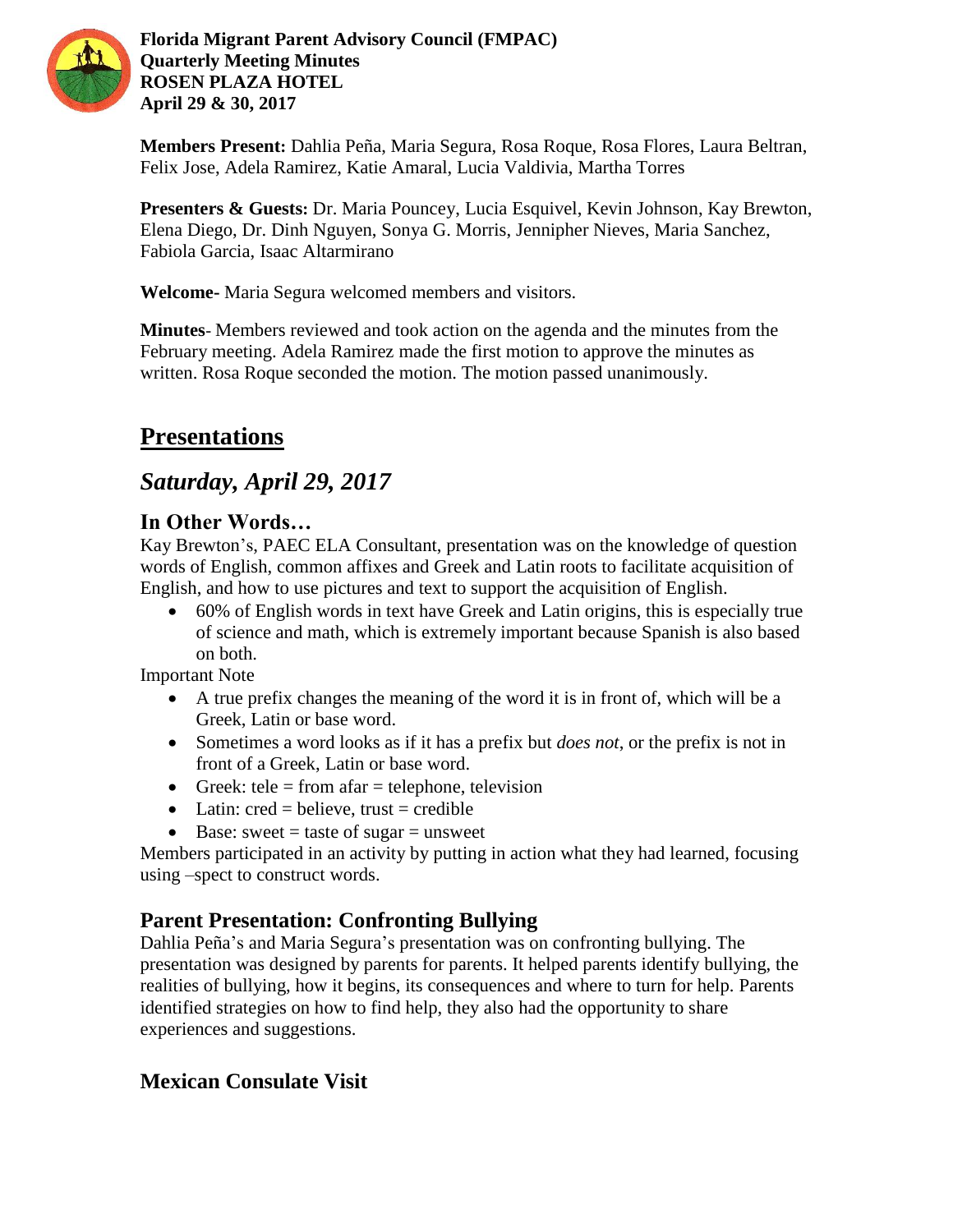## *Sunday, April 30, 2017*

#### **Understanding Every Student Succeeds Act (ESSA)**

Dr. Maria Pouncey's presentation on the Every Student Succeeds Act began with a thorough explanation of the Title 1 Part C Program. Dr. Pouncey explained the evolution of ESSA and how it replaced the No Child Left Behind Act. Dr. Pouncey paired members. Each pair took a section of ESSA to analyze and explain to the rest of the group. Dr. Pouncey asked members to be more involved in their child's education and to pay attention to new laws.

#### **Next Meeting**- TBD.

#### **Closing**

Maria Segura made the first motion to close the meeting. Felix Jose seconded the motion. The motion passed unanimously.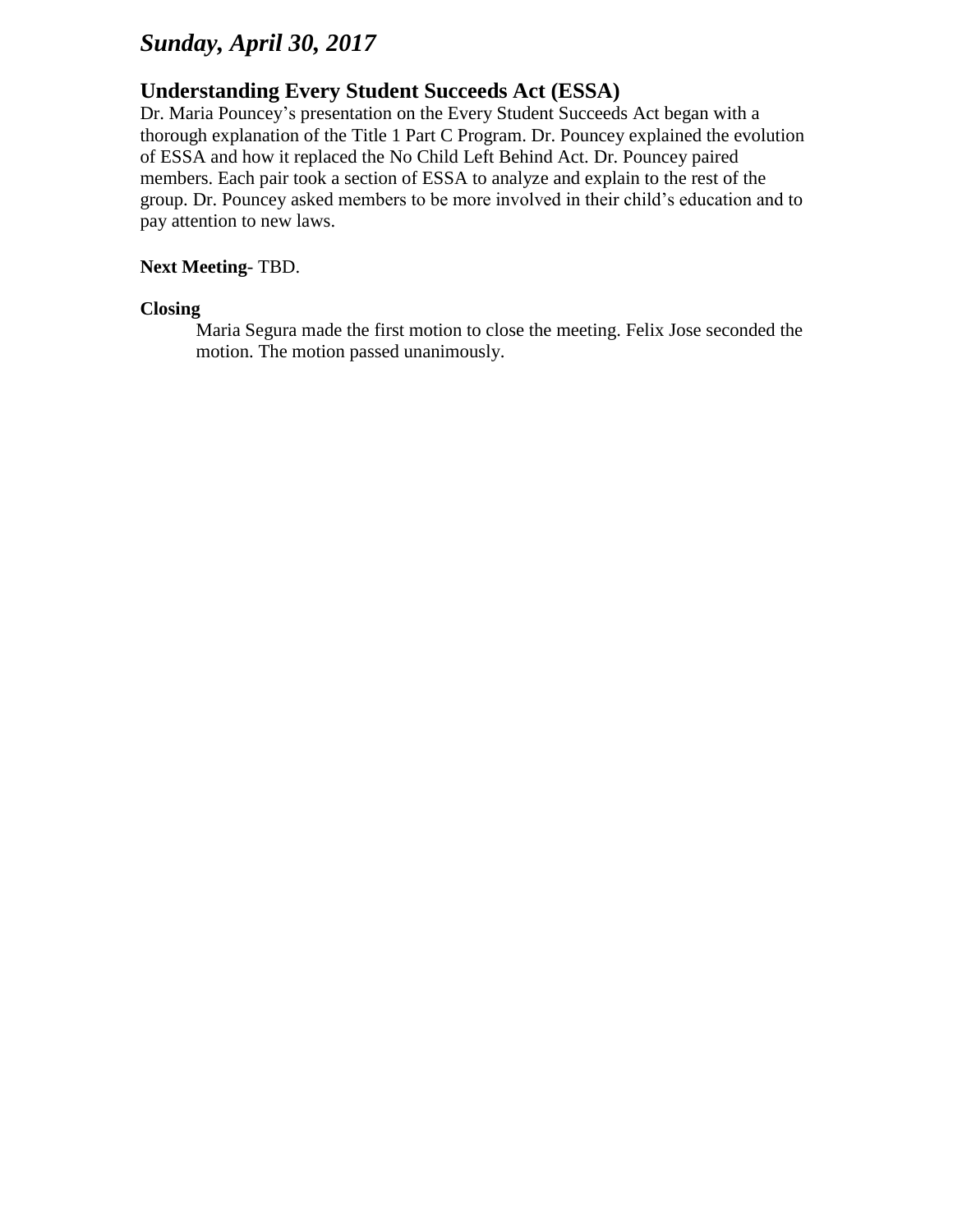

**Miembros Presentes:** Laura Beltran, Dahlia Peña, Maria Segura, Rosa Roque, Rosa Flores, Felix Jose, Adela Ramirez, Katie Amaral, Lucia Valdivia, Martha Torres

**Presentadores e Invitados:** Dra. Maria Pouncey, Lucia Esquivel, Kevin Johnson, Kay Brewton, Dr. Dinh Nguyen, Sonya G. Morris, Jennipher Nieves, Maria Sanchez, Elena Diego, Fabiola Garcia, Isaac Altamirano

**Bienvenida-** Maria Segura dio la bienvenida a miembros y visitantes.

**Minutas-** Los miembros revisaron la agenda y las minutas de la junta de febrero. Adela Ramirez hizo la primera moción para aprobar las minutas y la agenda. Rosa Roque hizo la segunda moción. La moción fue aprobada unánimemente.

# **Presentaciones**

# *Sábado 29 de abril 2017*

### **En Otras Palabras…**

La presentación de la Sra. Kay Brewton, Asesora de ELA de PAEC, fue sobre el conocimiento de las palabras que indican preguntas en inglés.

 El 60% de las palabras en inglés en texto tienen orígenes Griegos o Latinos, esto es especialmente cierto en ciencia y matemáticas, lo cual es extremadamente importante porque el español también se basa en ambos.

Nota Importante

- Un verdadero prefijo cambia el significado de la palabra de la cual este enfrente, la cual será una palabra griega, Latina, o palabra de raíz.
- A veces una palabra parece tener un prefijo pero no, o el prefijo no está enfrente de la palabra griega, Latina o raíz.
- Griega: tele = desde lejos = teléfono, televisión
- $\bullet$  Latina: cred = creer, confianza= creíble
- Raíz: sweet (dulce) = sabor del azúcar = unsweet (sin dulce)

Los miembros participaron en una actividad poniendo en acción lo que habían aprendido, usando –specto para hacer palabras.

## **Presentación de Padres: Enfrentando el Acoso**

La presentación de Dahlia Peña y Maria Segura, fue sobre Enfrentando el Acoso. Esta presentación fue diseñada por padres para padres. La presentación ayudo a identificar el acoso, la realidad del acoso, como empieza, las consecuencias y a dónde acudir para ayuda. Los participantes recibieron estrategias en cómo encontrar ayuda, tuvieron la oportunidad de compartir sus experiencias y sugerencias.

# **Visita al Consulado Mexicano**